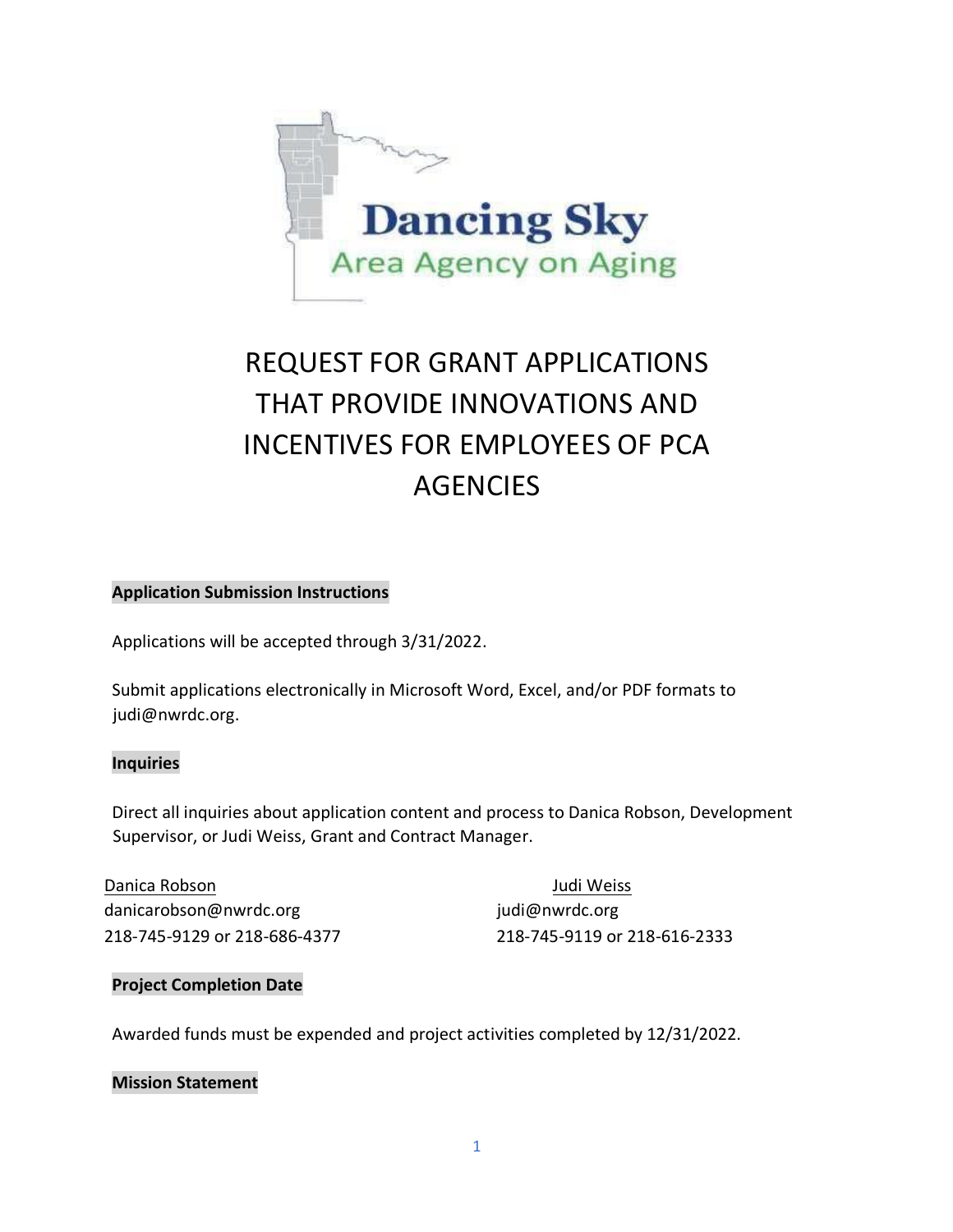The Dancing Sky Area Agency on Aging works with rural communities to help older adults stay in control of their choices.

## Table of Contents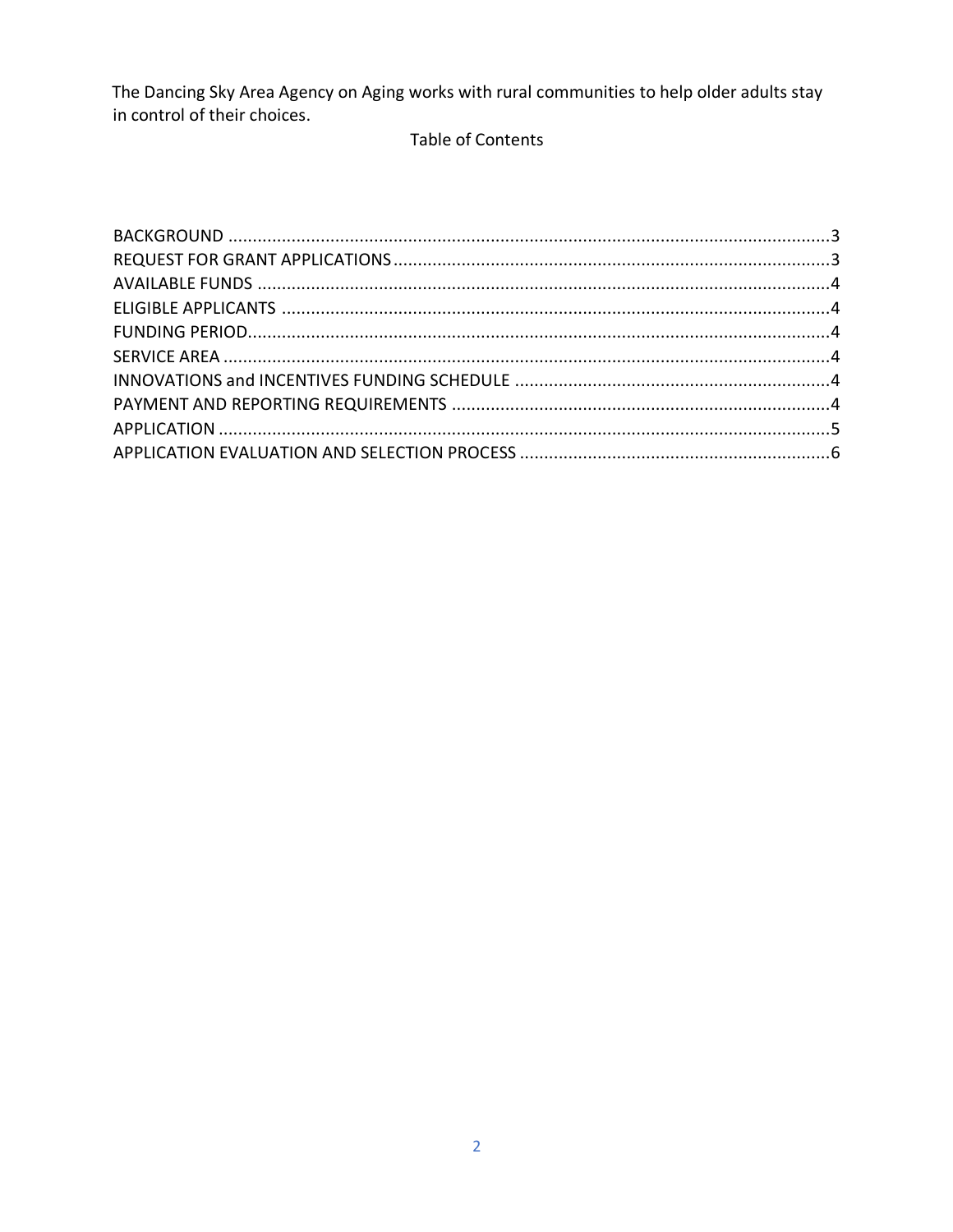### <span id="page-2-0"></span>**BACKGROUND**

The Dancing Sky Area Agency on Aging (DSAAA) is 1 of 7 Area Agencies on Aging in Minnesota. We serve a community which is made up of a unique and resilient group of older adults, caregivers, persons with disabilities and home- and community-based providers in 21 counties throughout Northwest and West Central Minnesota.

We believe that all older adults and caregivers are vital to the quality of place in each of our rural communities. While vital, our aging population must adapt to an ever-changing world while facing challenging economic barriers. Because of this, we recognize how important it is for older adults to have access to services regardless of where they live and for each of us to be empowered to live and age healthier, no matter our age.

Delivering services in our region, which makes up 28% of Minnesota's land mass and has a low population density, can be challenging. Innovation in our communities and collaboration with key partners is essential to the future of our aging community.

In our region, we envision vibrant communities invested in their elders. We envision older adults and caregivers planning for the future. We envision that together; our communities and older adults thrive.

Counties served in our planning and service area are Becker, Beltrami, Clay, Clearwater, Douglas, Grant, Hubbard, Kittson, Lake of the Woods, Mahnomen, Marshall, Norman, Otter Tail, Pennington, Polk, Pope, Red Lake, Roseau, Stevens, Traverse and Wilkin.

## <span id="page-2-1"></span>**REQUEST FOR GRANT APPLICATIONS**

The funds available through this Request for Grant Applications are to address the service needs of older adults and caregivers resulting from the COVID-19 pandemic and the challenges being faced by agencies and organizations in the delivery of these services.

Home and Community Based Service providers report that staffing shortages and difficulty in retaining staff have become worse during the Covid-19 pandemic. Funding provided from Blue Cross Blue Shield will create an opportunity to provide some support to this service network in the northwest and west central part of Minnesota. DSAAA will provide grant funds to PCA providers interested in creating a work culture that rewards employees who go beyond or provide exemplary customer service to the older adults they serve. We will provide funding to projects that:

> Demonstrate that employees participated in the design of the project Provide incentives that directly benefit employees of the organization Demonstrate a baseline of current employee retention for measurement purposes Determine effectiveness in attracting new employees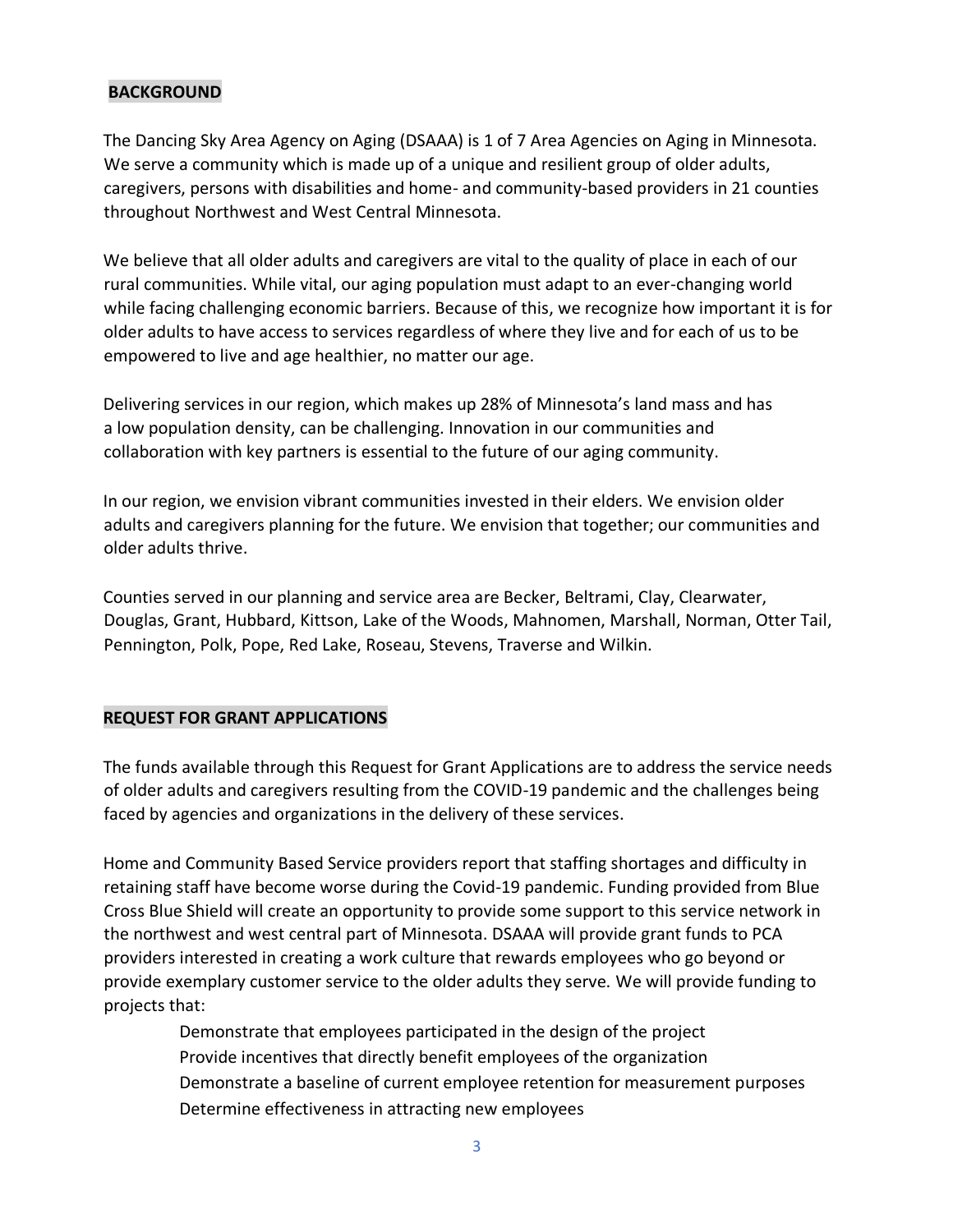This RFP encourages providers to consider incentives that might include a sign on bonus, incentive for referring new workers, 6 months and/or other longevity bonus, monthly credit towards cell phone bills, self-care/wellness incentives and paid time off. **AVAILABLE FUNDS**

<span id="page-3-0"></span>DSAAA has \$23,000 of Innovations and Incentives funds to award to eligible agencies. No matching funds are required for these grant awards. These grant awards are not renewable.

#### <span id="page-3-1"></span>**ELIGIBLE APPLICANTS**

PCA agencies serving older adults.

### <span id="page-3-2"></span>**FUNDING PERIOD**

Innovations and Incentives are available for use upon execution of a signed agreement and must be expended by 12/31/2022.

#### <span id="page-3-3"></span>**SERVICE AREA**

PCA agencies serving older adults who live in Becker, Otter Tail, Pennington, and Polk counties are encouraged to apply.

#### <span id="page-3-4"></span>**INNOVATIONS AND INCENTIVES FUNDING SCHEDULE**

| Request for Grant Applications Released:                                                   | February 9, 2022 |  |
|--------------------------------------------------------------------------------------------|------------------|--|
| <b>Applications Due:</b>                                                                   | March 31, 2022   |  |
| <b>DSAAA Executive Committee Awards Funds:</b>                                             | April 11, 2022   |  |
| <b>Award Notifications:</b>                                                                | April 15, 2022   |  |
| Awards Available/Service Delivery Begins:                                                  | April 15, 2022   |  |
| Innovations and Incentives Funds expended, and projects must be completed<br>by 12/31/2022 |                  |  |

#### <span id="page-3-5"></span>**PAYMENT AND REPORTING REQUIREMENTS**

Upon execution of a contract between the NWRDC/DSAAA and an awarded applicant, a check will be issued for 75% of the contract award.

Awarded applicants must submit financial reports/requests for payment that include a description of funds expended. Additionally, programmatic reports that include information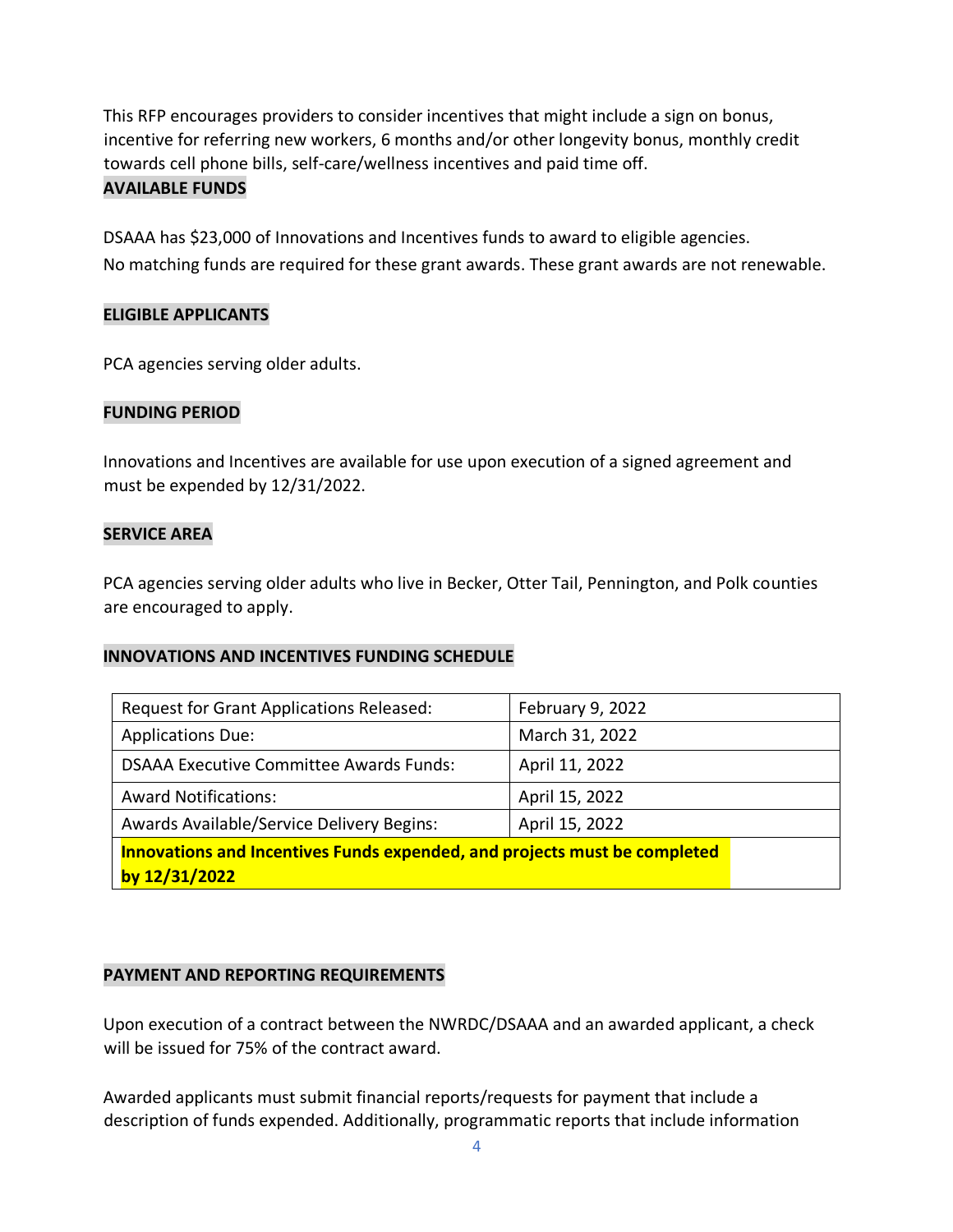about individuals served by the project, including client characteristics, and units of service provided are required.

DSAAA reserves the right to request additional reports as deemed necessary.

Final payment will be issued upon receipt of final financial and programmatic reports.

## <span id="page-4-0"></span>**APPLICATION**

A complete Innovations and Incentives Grant Application will include the following sections in the order indicated (a description of each section follows the list):

- Section 1 Budget
- Section 2 Narrative
- Section 3 Persons to be Served Form
- Section 4 Organizational Information and Fiscal Capacity Form

### Description of Application Sections

Section 1 – Budget: The Grant Application Budget Instructions and Forms are provided in an Excel spreadsheet format complete with formulas. Follow the instructions carefully to maintain the integrity of the spreadsheets.

The budget form is subject to change following award notifications.

Section 2 – Narrative: Submit a Narrative that provides clear and concise responses to each item included in the Narrative Checklist that follows. The Narrative should specifically address the service(s) proposed in the grant request. Label the Narrative as Section 2. The Narrative should not exceed 1,000 words. DSAAA reserves the right to request additional information from applicants for clarification purposes.

# **Application Narrative Checklist**

| Introduction                  | A one-paragraph summary of the proposed project, including<br>asking amount.                                                                                                                                                              |
|-------------------------------|-------------------------------------------------------------------------------------------------------------------------------------------------------------------------------------------------------------------------------------------|
| Organizational<br>Description | A succinct description of your agency/organization/unit of<br>government including its mission, date of incorporation, service<br>area, services currently being provided, sources of financial support<br>and other pertinent resources. |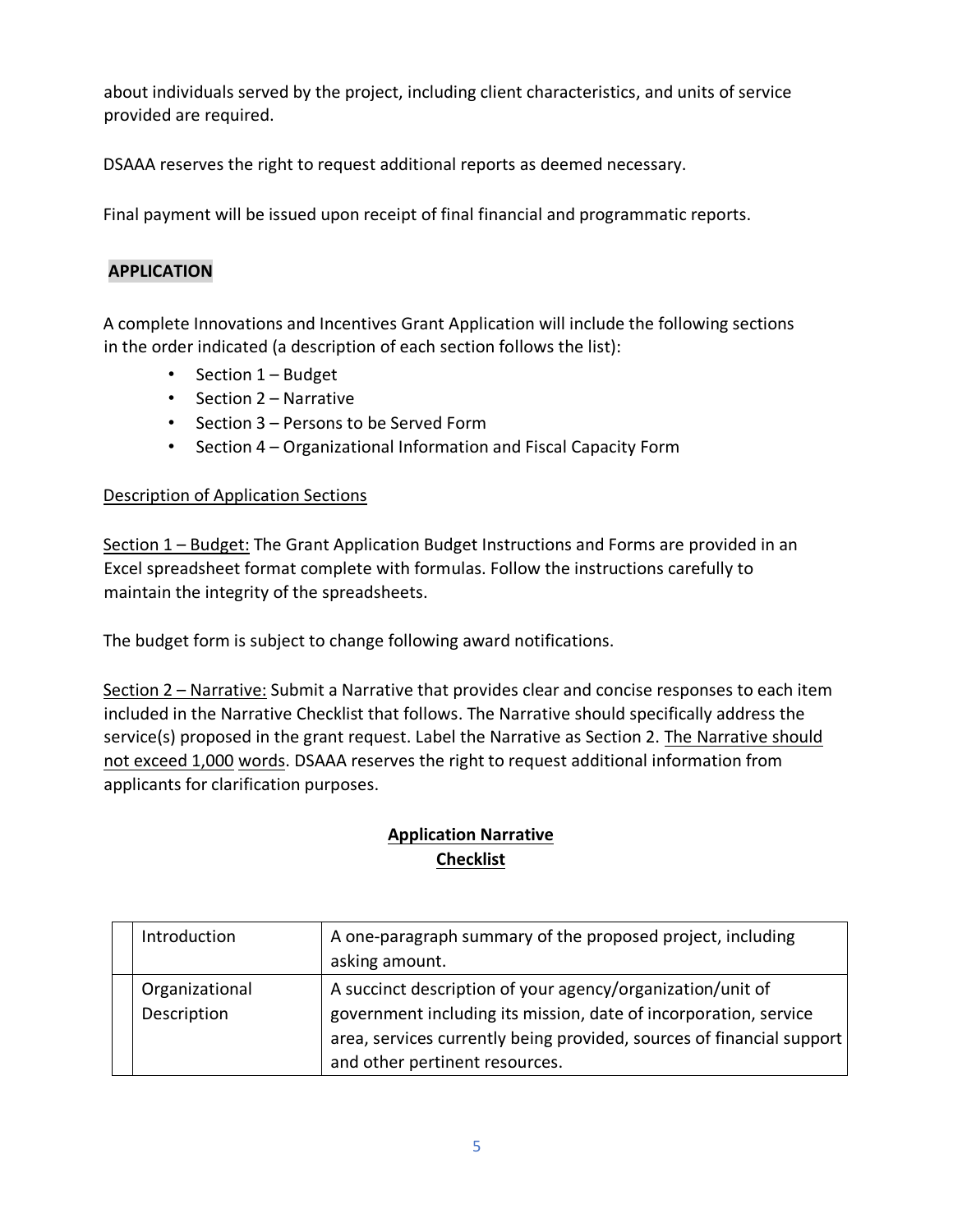| <b>Project Description</b>          | A concrete description of the project you are proposing.<br>Include:                                                                                                                                                                                                            |  |
|-------------------------------------|---------------------------------------------------------------------------------------------------------------------------------------------------------------------------------------------------------------------------------------------------------------------------------|--|
|                                     | Incentives offered to employees;<br>$\bullet$<br>How the need for the incentives was determined, including<br>$\bullet$                                                                                                                                                         |  |
|                                     | challenges with recruiting, and retaining staff;                                                                                                                                                                                                                                |  |
|                                     | Employee involvement in the development of the proposal;<br>$\bullet$                                                                                                                                                                                                           |  |
| Work Plan/Project<br>Implementation | A description of the activities or a series of benchmarks for the<br>implementation of the project with an approximate timeline. Also<br>describe who will implement the project and conduct the activities,<br>i.e., staff, volunteers, partnerships with other organizations. |  |
| Project Impact                      | What will change/improve for employees because of the incentives<br>provided?                                                                                                                                                                                                   |  |
|                                     | Do the incentives impact agency ability to attract new employees?                                                                                                                                                                                                               |  |

Section 3 – Persons to Be Served Form: Complete the Persons to be Served Form and include it in the application.

The Unduplicated Count section is designed to project an unduplicated count of all eligible persons to be served during the project period.

The applicant must estimate the number of unduplicated persons projected to be served during the project period. In addition, indicate approximately how many of those persons will be BCBS clients.

List each county in which the project will operate. Project the number of persons to be served by county of residence.

All spaces must be filled. If it is estimated that no persons within a certain category will be served, then place a "0" in that space.

Section 4 – Agency Information and Fiscal Capacity Form: Complete the Agency Information and Fiscal Capacity Form and include it in the application; attach documents as requested.

## <span id="page-5-0"></span>**APPLICATION EVALUATION AND SELECTION PROCESS**

Innovations and Incentives Funds will be awarded on a competitive basis. Applications will be considered weekly.